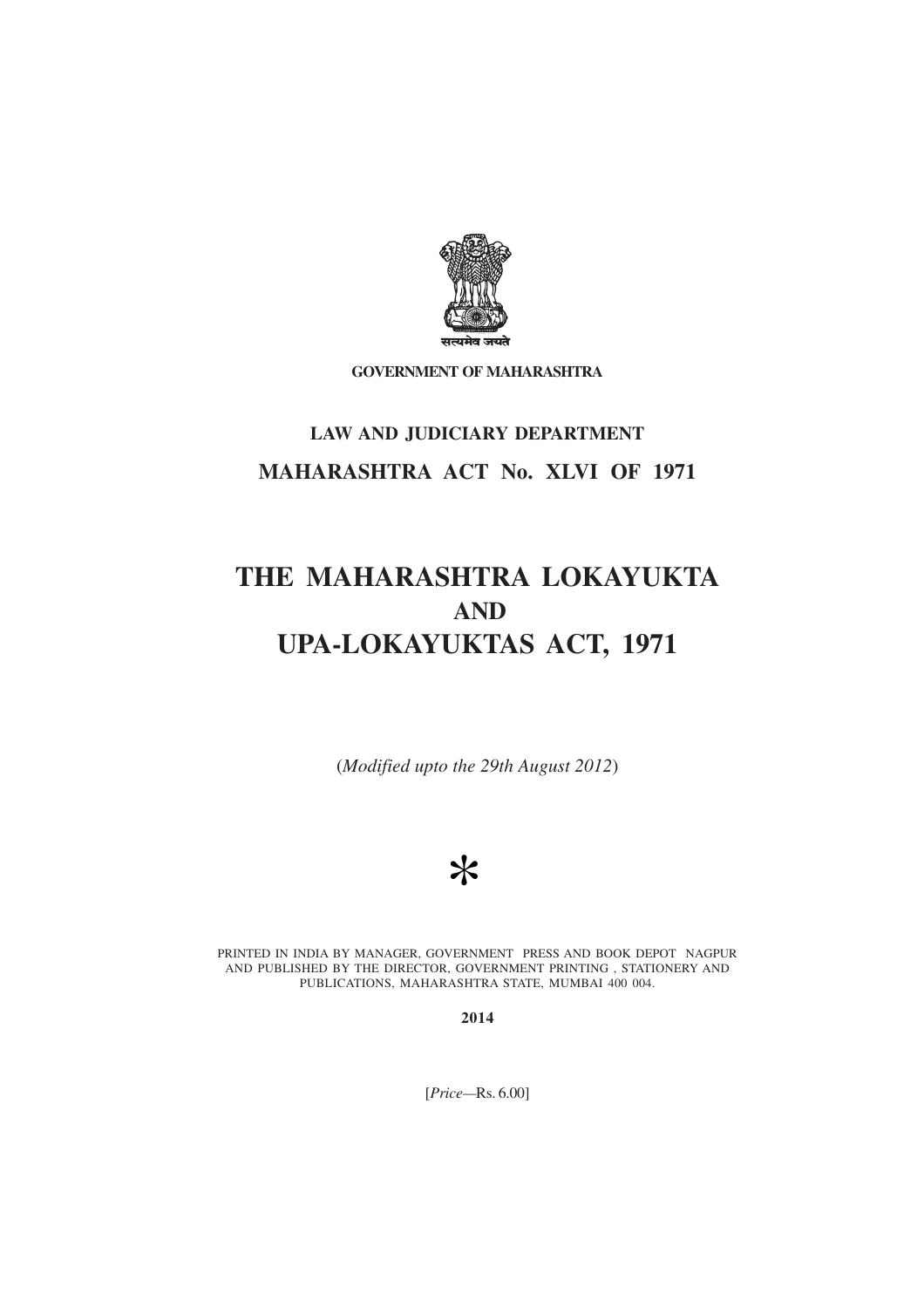## **THE MAHARASHTRA LOKAYUKTA AND UPA-LOKAYUKTAS ACT, 1971**

#### **--------------- CONTENTS**

#### PREAMBLE.

SECTIONS.

- 1. Short title extent and commencement.
- 2. Definitions.
- 3. Appointment of Lokayukta and Upa-Lokayuktas.
- 4. Lokayukta and Upa-Lokayuktas to hold no other office.
- 5. Term of office and other conditions of service of Lokayukta and Upa-Lokayuktas.
- 6. Removal of Lokayukta or Upa-Lokayuktas.
- 7. Matters which may be investigated by Lokayukta or Upa-Lokayukta.
- 8. Matters not subject to investigation.
- 9. Provisions relating to complaints.
- 10. Procedure in respect of investigations.
- 11. Evidence.
- 12. Reports of Lokayukta and Upa-Lokayuktas.
- 13. Staff of Lokayukta and Upa-Lokayuktas.
- 14. Secrecy of information.
- 15. Intentional insult or interruption to, or bringing into disrepute, Lokayukta or Upa-Lokayuktas.
- 16. Protection.
- 17. Conferment of additional functions on Lokayukta and Upa-Lokayuktas, etc.
- 18. Power to exclude complaints against certain classes of public servant.
- 19. Power to delegate.
- 20. Power to make rules.
- 21. Removal of doubts
- 22. Saving.

FIRST SCHEDULE. SECOND SCHEDULE. THIRD SCHEDULE.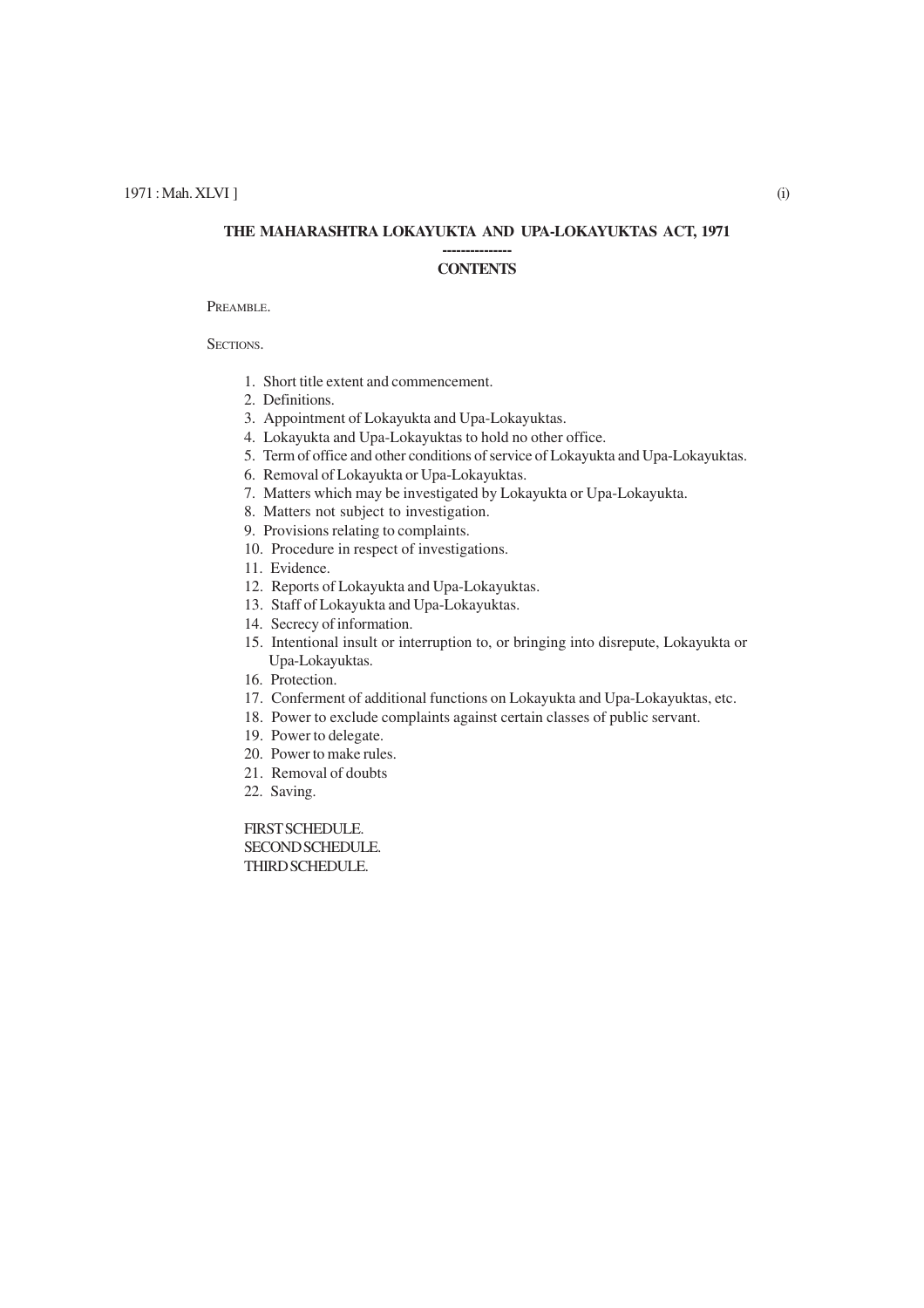## **MAHARASHTRA ACT NO. XLVI OF 1971**<sup>1</sup>

( *First published after having received the assent of the President, in the "Maharashtra Government Gazette" on the 10th December 1971)*

Amended by Mah. 16 of 1999 † (1-1-1996)\*

" "  $" 18 \text{ of } 2011 \text{ + } (10-3-2011)^*$ 

## **An Act to make provision for the appointment and functions of certain authorities for the investigation of administrative action taken by or on behalf of the Government of Maharashtra or certain public authorities in the State of Maharashtra, in certain cases and for matters connected therewith.**

WHEREAS, it is expedient to make provision for the appointment and functions of certain authorities for the investigation of administrative action taken by or on behalf of the Government of Maharashtra or certain public authorities in the State of Maharashtra in certain cases and for matters connected therewith ; It is hereby enacted in the Twentysecond year of the Republic of India as follows :—

**1.** (*1*) This Act may be called the Maharashtra Lokayukta and Upa-Lokayuktas Act, 1971. Short title,

(*2*) It extends to the whole of the State of Maharashtra.

(*3*) It shall come into force on such date as the State Government may, by notification in the *Official Gazette*, appoint.

Definitions.

extent and commencement.

**2.** In this Act, unless the context otherwise requires— (*a*) "action" means action taken by way of decision, recommendation or finding or in

any other manner and includes failure to act ; and all other expressions connoting action shall be construed accordingly ;

(*b*) "allegation", in relation to a public servant, means any affirmation that such public servant,-

(*i*) has abused his position as such to obtain any gain or favour to himself or to any other person or to cause undue harm or hardship to any other person,

(*ii*) was actuated in the discharge of his functions as such public servant by personal interest or improper or corrupt motives, or

(*iii*) is guilty of corruption, or lack or integrity in his capacity as such public servant ;

(*c*) "competent authority", in relation to a public servant, means,—

- (*i*) in the case of a Minister or Secretary . . the Chief Minister,
	-

(*ii*) in the case of any other public servant . . . such authority as may be prescribed ;

(*d*) "grievance" means a claim by a person that he sustained injustice or undue hardship in consequence of maladministration ;

(*e*) "Lokayukta" means a person appointed as the Lokayukta under section 3 ;

(*f*) "Upa-Lokayukta" means a person appointed as an Upa-Lokayukta under section 3 ;

(*g*) "maladministration" means action taken or purporting to have been taken in the exercise of administrative functions in any case,—

<sup>2</sup> 2nd day of October, 1972 *vide*, G. N., G. A. D., No. LPL. 1072-D-1, dated the 2nd October 1972.

† Mahrashtra Ordinance No. 1 of 1999 was repealed by Mah. 16 of 1999, s. 3.

\* This indicates the date of commencement.

†† Maharashtra Ordinance No. 8 of 2011 was repealed by Mah. 18 of 2011, s. 3.

<sup>1</sup> For statement of objects and Reasons, *see Maharashtra Governemnt Gazette*, 1971, Part-V, Extra Ordinary, pages 98-99.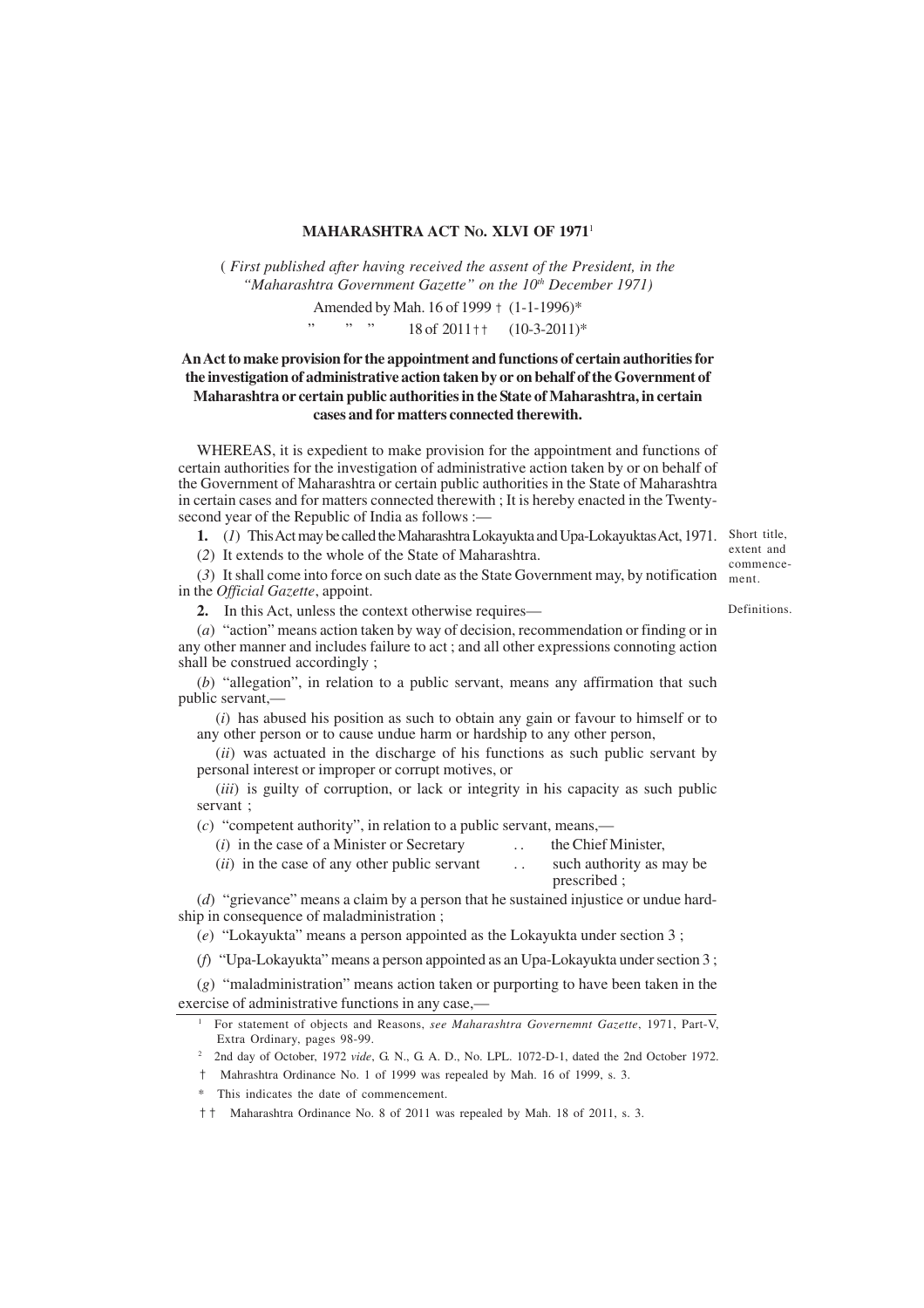(*i*) where such action or the administrative procedure or practice governing such action is unreasonable, unjust, oppressive or improperly discriminatory, or

(*ii*) where there has been negligence or undue delay in taking such action, or the administrative procedure or practice governing such action involves undue delay ;

(*h*) "Minister" means a member (other than the Chief Minister) of the Council of Ministers, by whatever name called, for the State of Maharashtra, that is to say, a Minister, Minister of State and Deputy Minister ;

(*i*) "officer" means a person appointed to a public service or post in connection with the affairs of the State of Maharashtra ;

(*j*) "prescribed" means prescribed by rules made under this Act ;

(*k*) "public servant"denotes a person falling under any of the descriptions hereinafter following, namely :—

(*i*) every Minister reffered to in clause (*h*) ;

(*ii*) every officer reffered to in clause (*i*) ;

(*iii*) (*a*) 1 [every President, Vice-President and Councillor of a *Zilla Parishad*], 2 [Chairman, Deputy Chairman and Member of a Panchyat Samiti], and Chairman of the Standing or any Subjects Committee, constituted under the Maharashtra Zilla Parishads and Panchyat Samitis Act, 1961 ; Mah. V of 1962.

(*b*) 3 [every President, Vice-President and Councillor of a Municipal Council], and Chairman of the Standing or any Subjects Committee, constituted or deemed to be constituted under the <sup>4</sup> [Maharashtra Municipal Councils, *Nagar Panchyats* and Mah. Industrial Townships] Act, 1965 ; XL of 1965.

5 [(*c*) every Mayor, Deputy Mayor and Councillor of all Municipal Corporations Bom. and Chairman of Standing or any Subject Committee, constituted under the Mumbai III of Municipal Corporation Act, the City of Nagpur Corporation Act, 1948 and the Bombay <sup>1888.</sup> Provincial Municipal Corporations Act, 1949 ;] (*iv*) every person in the service or pay of,— C. P. and

Berar II

(*a*) any local authority in the State of Maharashtra, which is notified by the State of Government in this behalf in the *Official Gazette*, 1950. Bom.

(*b*) any corporation (not being local authority) established by or under a State of LIX of Provincial Act and owned or controlled by the State Government ; 1949.

(*c*) any Government company within the meaning of section 617 of the Companies 1 of Act, 1956, in which not less than fifty-one per cent. of the paid up share capital is held 1956.by the State Government, or any company which is a subsidiary of a company in which not less than fifty-one per cent. of the paid up share capital is held by the State Government;

(*d*) any society registerd under the Societies Registration Act, 1860, which is 21 of subject to the control of the State Government and which is notified by that <sup>1860.</sup> Government in this behalf in the *Official Gazette* ;

(*l*) "Secretary" means a Secretary to the Government of Maharashtra and includes a Special Secretary, an Additional Secretary and a Joint Secretary.

<sup>1</sup> These words were substituted for the words "every President and Vice-President of a *Zilla Parishad*" by Mah. 18 of 2011, s.2 (*a*) (*i*).

<sup>2</sup> These words were substituted for the words "Chairman and Deputy Chairman of a Panchyat Samiti", *ibid.,* s.2 *(a)(ii).*

These words were substituted for the words "every President and Vice-President of a Municipal Council", *ibid.,* s.2 *(b)(i).*

<sup>4</sup> These words were substituted for the words "Maharashtra Municipalities", *ibid.,* s.2 *(b)(ii)*.

<sup>5</sup> Paragraph (*c*) was added, *ibid.,* s.2 *(c).*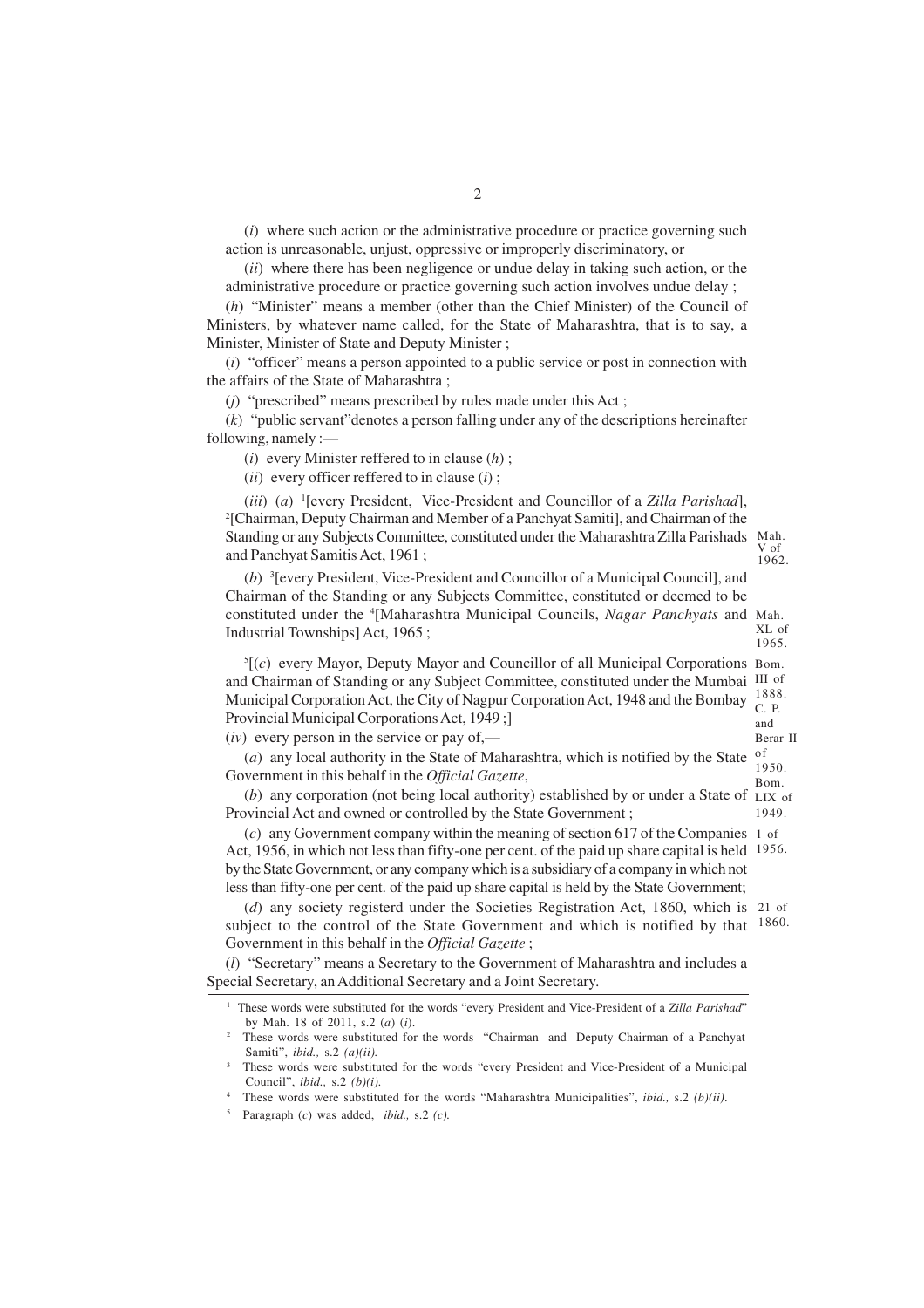**3.** (*1*) For the purpose of conducting investigations in accordance with the provi-Appointsions of this Act, the Governor shall, by warrant under his hand and seal, appoint a  $\frac{\text{ment of}}{\text{I} \cdot \text{b} + \text{b}}$ person to be known as the Lokayukta and one or more persons to be known as the Upa-Lokayukta or Upa-Lokayuktas :

Lokayukta and Upa-Lokayuktas.

Provided that,—

(*a*) the Lokayukta shall be appointed after consultation with the Chief Justice of the High Court and the Leader of the Opposition in the Legislative Assembly, or if there be no such Leader, a person elected in this behalf by the Members of the Opposition in that house in such manner as the Speaker may direct ;

(*b*) the Upa-Lokayukta or Upa-Lokayuktas shall be appointed after consultation with the Lokayukta.

(*2*) Every person appointed as the Lokayukta or an Upa-Lokayukta shall, before entering upon his office, make and subscribe, before the Governor, or some person appointed in that behalf by him, an oath or affirmation in the form set out for the purpose in the First Schedule.

(*3*) The Upa-Lokayuktas shall be subject to the administrative control of the Lokayukta and, in particular, for the purpose of convenient disposal of investigations under this Act, the Lokayukta may issue such general or special directions as he may consider necessary to the Upa-Lokayuktas :

Provided that, nothing in this sub-section shall be construed to authorise the Lokayukta to question any finding, conclusion or recommendation of an Upa-Lokayukta.

**4.** The Lokayukta or an Upa-Lokayukta shall not be a Member of Parliament or a Lokayukta Member of the Legislature of any State and shall not hold any office of trust or profit or Upa-(other than his office as the Lokayukta or, as the case may be, an Upa-Lokayukta), or be Lokayuktas connected with any political party or carry on any business or practice any profession; other office. and accordingly before he enters upon his office, a person appointed as the Lokayukta or, as the case may be, an Upa-Lokayukta shall,—

(*a*) if he is a Member of Parliament or of the Legislature of any State, resign such membership ; or

(*b*) if he holds any office of trust or profit, resign from such office ; or

(*c*) if he is connected with any political party, sever his connection with it ; or

(*d*) if he is carrying on any business sever his connection (short of divesting himself of ownership) with the conduct and management of such business ; or

(*e*) if he is practising any profession suspend practice of such profession.

**5.** (1) Every person appointed as the Lokayukta or an Upa-Lokyukta shall hold Term of office for a term of five years from the date on which he enters upon his office :

Provided that,—

(*a*) the Lokayukta or an Upa-Lokayukta may, by writing under his hand addressed Lokayukta to the Governor, resign his office ;

conditions of service of and Upa-Lokayuktas.

office and other

to hold no

(*b*) the Lokayukta or an Upa-Lokayukta may be removed from office in the manner specified in section 6.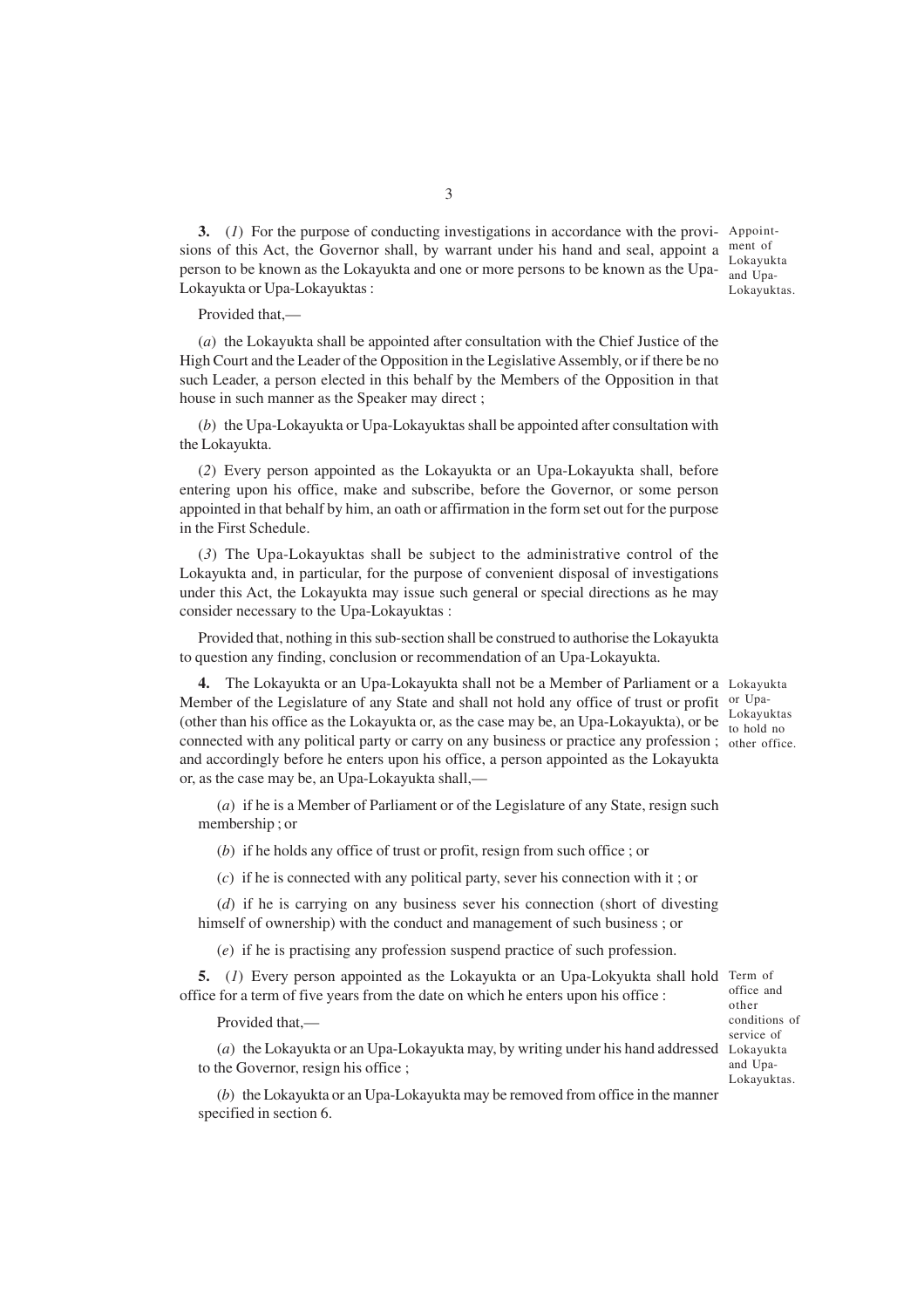*(2)* If the office of the Lokayukta or an Upa-Lokayukta becomes vacant, or if the Lokayukta or an Upa-Lokayukta is, by reason of absence or for any other reason whatsoever, unable to perform the duties of his office, those duties shall, until some other person appointed under section 3 enters upon such office or, as the case may be, until the Lokayukta or such Upa-Lokayukta resumes his duties, be performed,--

*(a)* where the office of the Lokayukta becomes vacant or where he is unable to perform the duties of his office, by the Upa-Lokayukta or if there are two or more Upa-Lokayuktas by such one of the Upa-Lokayuktas as the Governor may by order direct;

*(b)* where the office of an Upa-Lokayukta becomes vacant or where he is unable to perform the duties of his office, by the Lokayukta himself, or if the Lokayukta so directs, by the other Upa-Lokayukta or, as the case may be, such one of the other Upa-Lokayuktas as may be specified in the direction.

*(3)* On ceasing to hold office, the Lokayukta or an Upa-Lokayukta shall be ineligible for further employment (whether as the Lokayukta or an Upa-Lokayukta or in any other capacity) under the Government of Maharashtra or for any employment under, or office in, any such local authority, corporation, Government company or society as is referred to in sub-clause *(iv)* of clause *(k)* of section 2.

*(4)* There shall be paid to the Lokayukta and the Upa-Lokayuktas such salaries as are specified in the Second Schedule.

*(5)* The allowances\*\*\* payable to, and other conditions of service, of the Lokayukta or an Upa-Lokayukta shall be such as may be prescribed :

Provided that,--

*(a)* in prescribing the allowances\*\*\* payable to, and other conditions of service of, the Lokayukta, regard shall be had to the allowances\*\*\* payable to and other conditions of service of, the Chief Justice of the High Court;

*(b)* in prescribing the allowances\*\*\*, payable to, and other conditions of service of, the Upa-Lokayuktas, regard shall be had to the allowances\*\*\* payable to, and other conditions of service of, a Judge of the High Court :

Provided further that, the allowances\*\*\* payable to, and other conditions of service of, the Lokayukta or an Upa-Lokayukta shall not be varied to his disadvantage after his appointment.

Removal of Lokayukta or Upa-Lokayukta.

**6.** *(1)* Subject to the provisions of Article 311 of the Constitution, the Lokayukta or an Upa-Lokayukta may be removed from his office by the Governor on the ground of misbehaviour or incapacity, and on no other ground :

Provided that, the inquiry required to be held under clause *(2)* of the said Article before such removal—

*(i)* in respect of Lokayukta shall only be held by a person appointed by the Governor being a person who is or has been a Judge of the Supreme Court or a Chief Justice of a High Court; and

<sup>\*</sup> The words "and pension" were deleted by Mah. 29 of 1988, s. 2.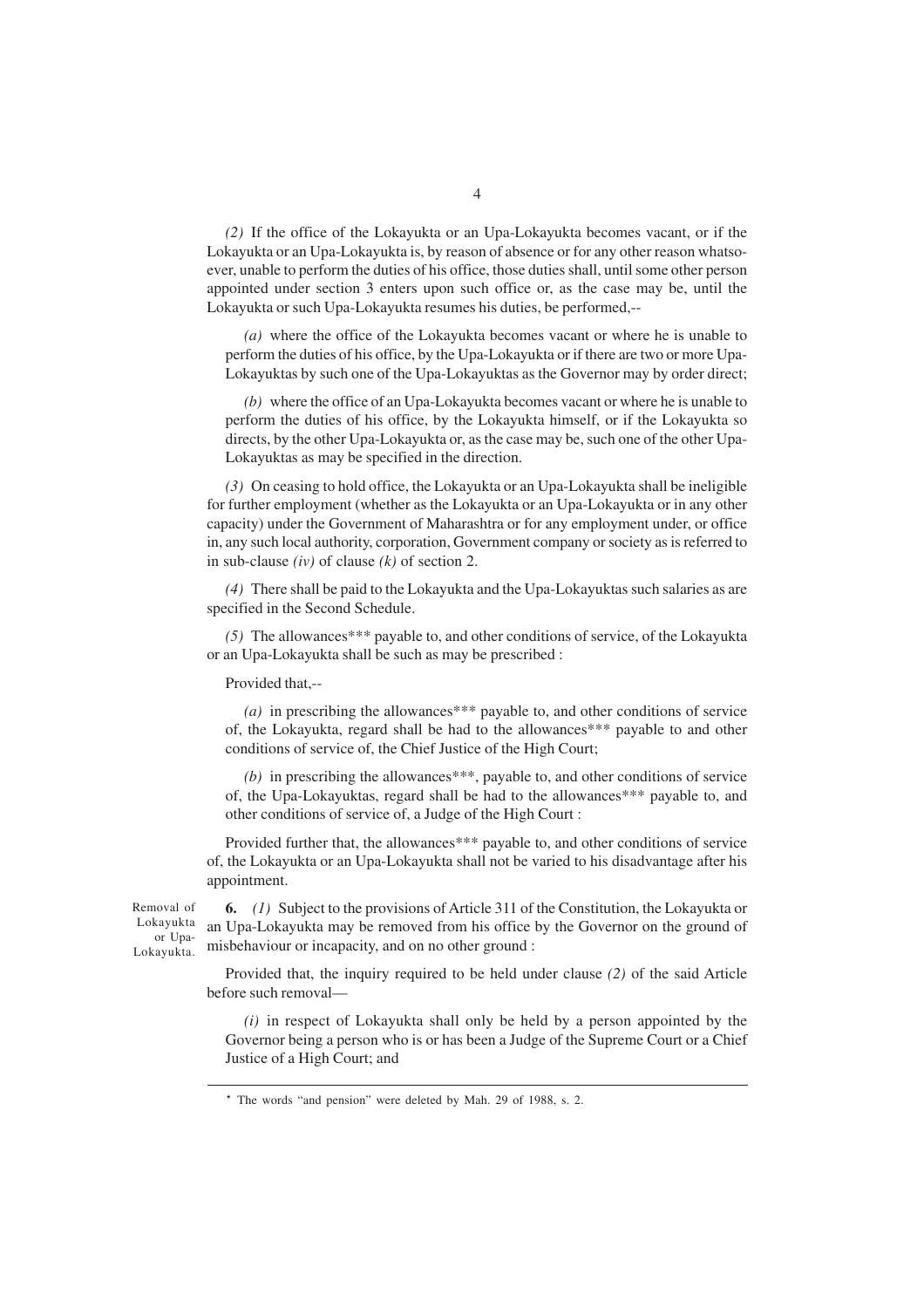*(ii)* in respect of an Upa-Lokayukta shall be held by a person appointed by the Governor being a person who is or has been a Judge of the Supreme Court or who is or has been a Judge of a High Court.

*(2)* The person appointed under the proviso to sub-section (*1*) shall submit the report of his inquiry to the Governor who shall, as soon as may be, cause it to be laid before each House of the State Legislature.

*(3)* Notwithstanding anything contained in sub-section *(1)*, the Governor shall not remove the Lokayukta or an Upa-Lokayukta unless an address by each House of the State Legislature supported by a majority of the total membership of that House and a majority of not less than two-thirds of the members of that House present and voting, has been presented to the Governor in the same session for such removal.

**7.** *(1)* Subject to the provisions of this Act, the Lokayukta may investigate any Matters action which is taken by, or with the general or specific approval of,—

which may be investigated by Lokayukta or Upa-

*(i)* a Minister or a Secretary; or

*(ii)* any public servant referred to in sub-clause *(iii)* of clause *(k)* of section 2; or Lokayukta.

*(iii)* any other public servant being a public servant of a class or sub-class of public servants notified by the State Government in consultation with the Lokayukta in this behalf,

in any case where a complaint involving a grievance or an allegation is made in respect of such action or such action can be or could have been, in the opinion of the Lokayukta, the subject of a grievance or an allegation.

*(2)* Subject to the provisions of this Act, an Upa-Lokayukta may investigate any action which is taken by, or with the general or specific approval of, any public servant not being a Minister, Secretary or other public servant referred to in sub-section *(1)* in any case where a complaint involving a grievance or an allegation is made in respect of such action or such action can be or could have been, in the opinion of the Upa-Lokayukta, the subject of a grievance or an allegation.

(*3*) Notwithstanding anything contained in sub-section *(2)*, the Lokayukta may, for reasons to be recorded in writing, investigate any action which may be investigated by an Upa-Lokayukta under that sub-section whether or not a complaint has been made to the Lokayukta in respect of such action.

*(4)* Where two or more Upa-Lokayuktas are appointed under this Act, the Lokayukta may, by general or special order, assign to each of them matters which may be investigated by them under this Act :

Provided that, no investigation made by an Upa-Lokayukta under this Act and no action taken or thing done by him in respect of such investigation shall be open to question on the ground only that such investigation relates to a matter which is not assigned to him by such order.

**8.** *(I)* Except as hereinafter provided, the Lokayukta or an Upa-Lokayukta shall not Matters not conduct any investigation under this Act in the case of a complaint involving a grievance subject to in respect of any action,--

investigation.

*(a)* if such action relates to any matter specified in the Third Schedule; or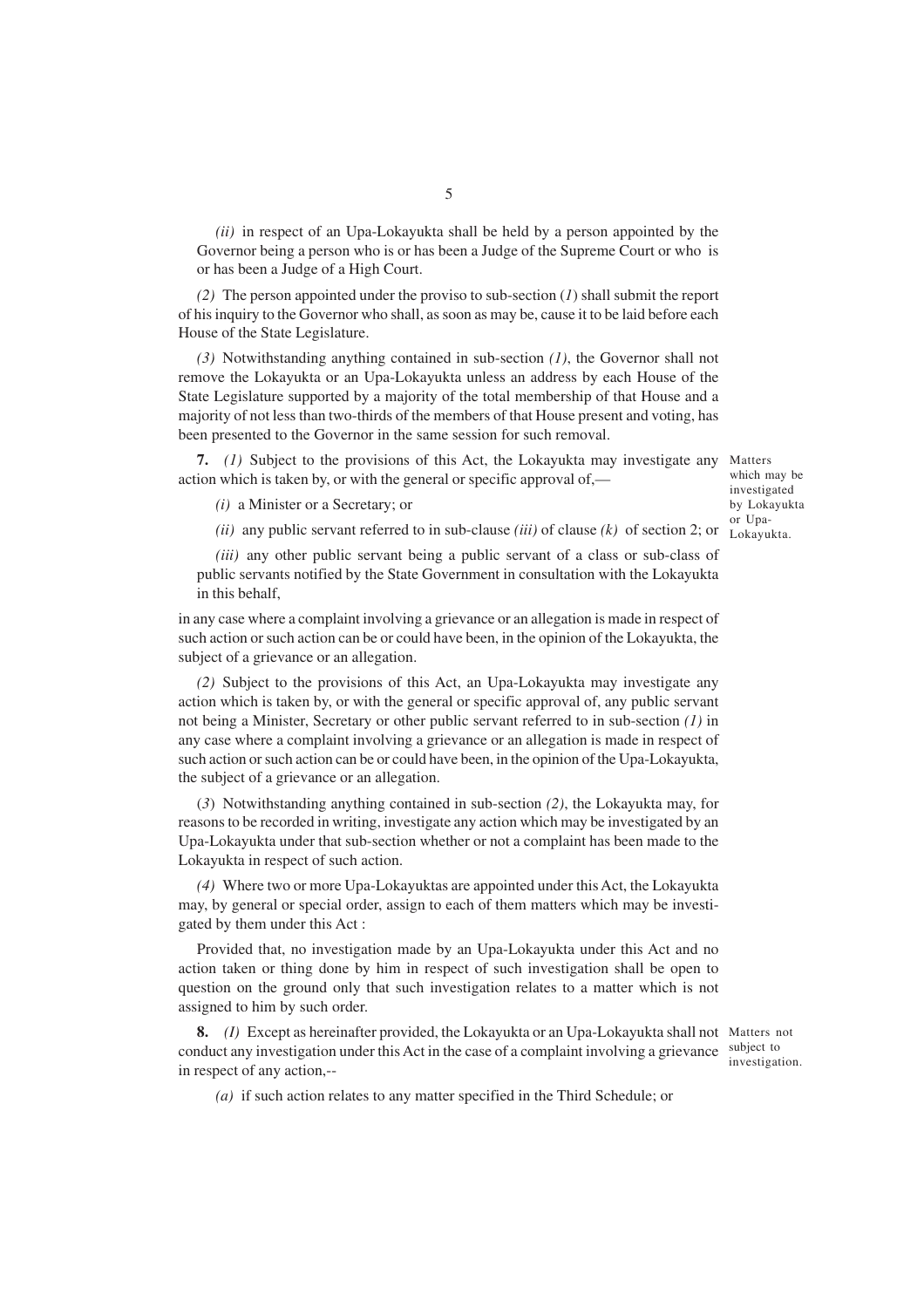*(b)* if the complainant has or had any remedy by way of proceedings before any tribunal or court of law :

Provided that, the Lokayukta or an Upa-Lokayukta may conduct an investigation notwithstanding that the complainant had or has such a remedy if the Lokayukta or, as the case may be, the Upa-Lokayukta is satisfied that such person could not or cannot, for sufficient cause, have recourse to such remedy.

*(2)* The Lokayukta or an Upa-Lokayukta shall not investigate any action, ---

*(a)* in respect of which a formal and public inquiry has been ordered under the 37 of Public Servants (Inquiries) Act, 1850; or 1850.

(b) in respect of a matter which has been referred for inquiry under the Commis- 60 of sions of Inquiry Act, 1952. \*\*\* 1952.

*(3)* The Lokayukta or an Upa-Lokayukta shall not investigate any complaint involving a grievance against a public servant referred to in sub-clause *(iv)* of clause *(k)* of section 2.

*(4)* The Lokayukta or an Upa-Lokayukta shall not investigate any complaint which is excluded from his jurisdiction by virtue of a notification issued under section 18.

*(5)* The Lokayukta or an Upa-Lokayukta shall not investigate,---

*(a)* any complaint involving a grievance, if the complaint is made after the expiry of twelve months from the date on which the action complained against becomes known to the complainant ;

*(b)* any complaint involving an allegation, if the complaint is made after the expiry of three years from the date on which the action complained against is alleged to have taken place :

Provided that, the Lokayukta or Upa-Lokayukta may entertain a complaint referred to in clause *(a),* if the complainant satisfies him that he had sufficient cause for not making the complaint within the period specified in that clause.

*(6)* In the case of any complaint involving a grievance, nothing in this Act shall be construed as empowering the Lokayukta or an Upa-Lokayukta to question any administrative action involving the exercise of a discretion except where he is satisfied that the elements involved in the exercise of the discretion are absent to such an extent that the discretion can *prima facie* be regarded as having been improperly exercised.

**9***. (1)* Subject to the provisions of this Act, a complaint may be made under this Act to the Lokayukta or an Upa-Lokayukta,---

*(a)* in the case of a grievance, by the person aggrieved ;

Provisions relating to complaints.

*(b)* in the case of an allegation, by any person other than a public servant :

Provided that, where the person aggrieved is dead or is for any reason unable to act for himself, the complaint may be made by any person who in law represents his estate or, as the case may be, by any person who is authorised by him in this behalf.

*(2)* Every complaint shall be made in such form and shall be accompanied by such affidavits as may be prescribed.

*(3)* Notwithstanding anything contained in any other enactment, any letter written to the Lokayukta or an Upa-Lokayukta by a person in police custody, or in a gaol or in any asylum or other place for insane persons, shall be forwarded to the addressee unopened and without delay by the police officer or other person in charge of such gaol, asylum or other place and the Lokayukta or an Upa-Lokayukta, as the case may be, may, if satisfied that it is necessary so to do, treat such letter as a complaint made in accordance with the provisions of sub-section *(2).*

<sup>\*</sup> The words "with the prior concurrence of the Lokayukta" were deleted by Mah. 13 of 1989, s. 2.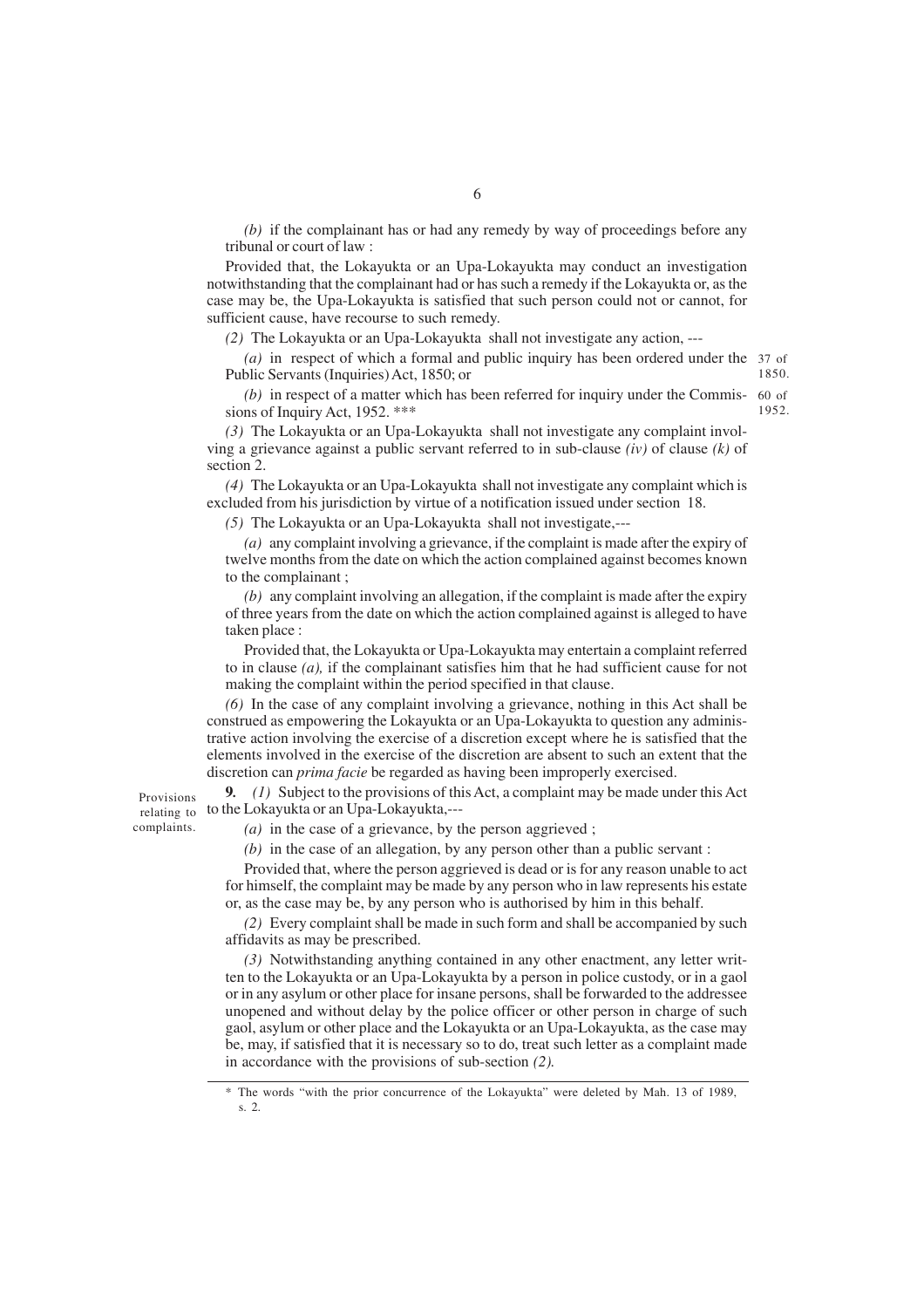*(4)* Notwithstanding anything contained in section 10 or any other provision of this Act, every person who wilfully or maliciously makes any false complaint under this Act shall, on conviction, be punished with imprisonment for a term which may extend to three years, and shall also be liable to fine. No Court shall take cognizance of such offence except with the previous sanction of the Lokayukta.

**10.** *(1)* Where the Lokayukta or an Upa-Lokayukta proposes (after making such Procedure in preliminary inquiry, as he deems fit) to conduct any investigation under this Act, he—

respect of investigations.

*(a)* shall forward a copy of the complaint or, the case of any investigation which he proposes to conduct on his own motion, a statement setting out the grounds therefore, to the public servant concerned and the competent authority concerned ;

*(b)* shall afford to the public servant concerned an opportunity to offer his comments on such complaint or statement ; and

*(c)* may make such orders as to the safe custody of documents relevant to the investigation, as he deems fit.

*(2)* Every such investigation shall be conducted in private and in particular, the identity of the complainant and of the public servant affected by the investigation shall not be disclosed to the public or the press whether before, during or after the investigation :

Provided that, the Lokayukta or an Upa-Lokayukta may conduct any investigation relating to a matter of definite public importance in public, if he, for reasons to be recorded in writing, thinks fit to do so.

*(3)* Save as aforesaid the procedure for conducting any such investigation shall be such as the Lokayukta or, as the case may be, the Upa-Lokayukta considers a appropriate in the circumstances of the case.

*(4)* The Lokayukta or an Upa-Lokayukta may, in his discretion, refuse to investigate or ceases to investigate any complaint involving a greivance or an allegation if in his opinion,---

*(a)* the complaint is frivolous or vexatious, or is not made in good faith ;

*(b)* there are no sufficient grounds for investigating or, as the case may be, for continuing the investigation ; or

*(c)* other remedies are available to the complainant and in the circumstances of the case it would be more proper for the complainant to avail of such remedies.

*(5)* In any case where the Lokayukta or Upa-Lokayukta decides not to entertain a complaint or to discontinue any investigation in respect of a complaint, he shall record his reasons therefore and communicate the same to the complainant and the public servant concerned.

*(6)* The conduct of an investigation under this Act in respect of any action shall not affect such action, or any power or duty of any public servant to take further action with respect to any matter subject to the investigation.

**11.** *(1)* Subject to the provisions of this section, for the purpose of any investiga-Evidence. tion (including the preliminary inquiry, if any, before such investigation) under this Act the Lokayukta or an Upa-Lokayukta may require any public servant or any other person who in his opinion is able to furnish information or produce documents relevant to the investigation to furnish any such information or produce any such document.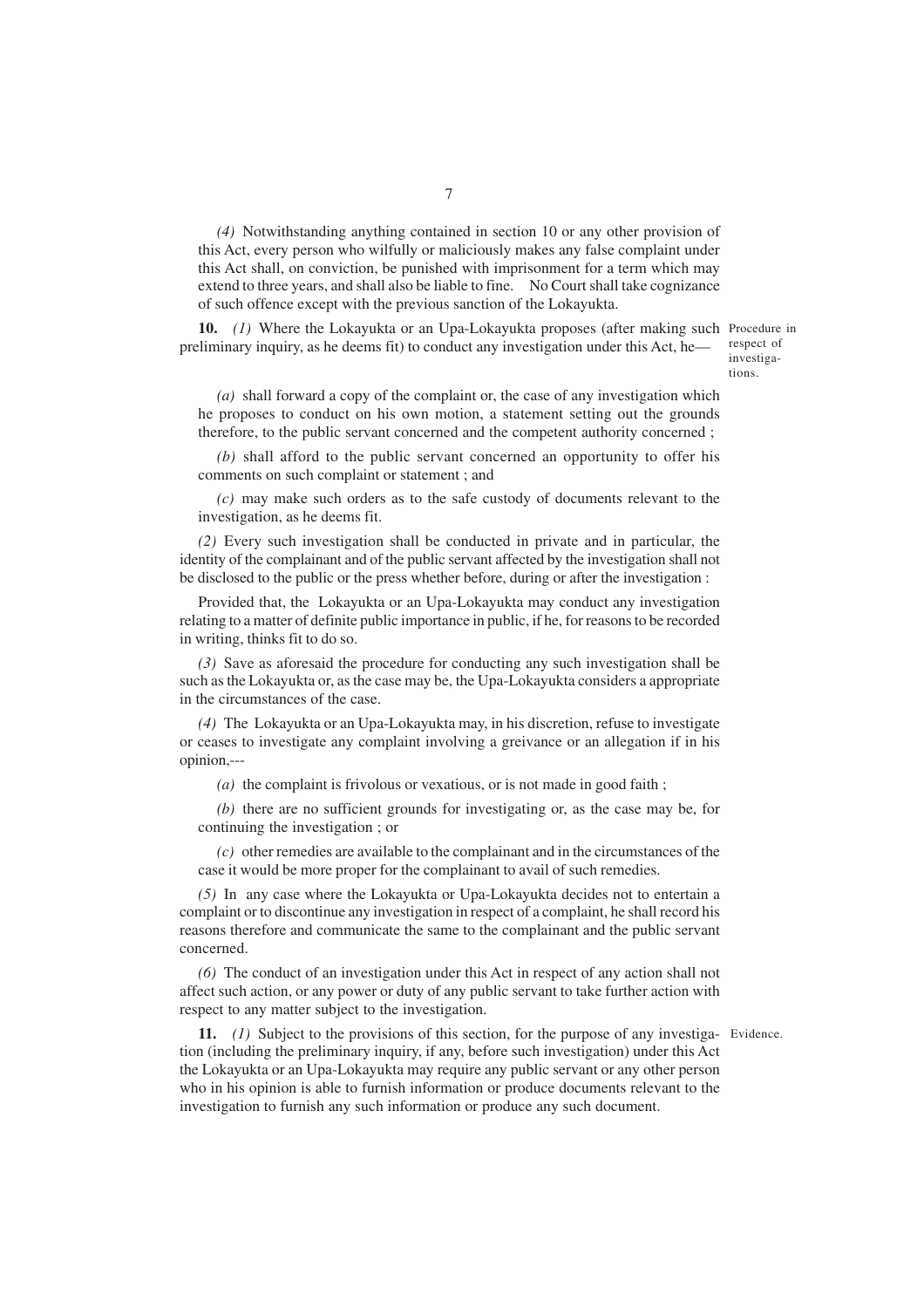*(2)* For the purpose of any such investigation (including the preliminary inquiry) the Lokayukta or an Upa-Lokayukta shall have all the powers of a civil court while trying a suit under the Code of Civil Procedure, 1908, in respect of the following matters, 5 of namely :— 1908.

*(a)* summoning and enforcing the attendance of any person and examining him on oath ;

*(b)* requiring the discovery and production of any document:

*(c)* receiving evidence on affidavits ;

(*d*) requisitioning any public record or copy thereof from any Court or office;

(*e*) issuing commissions for the examination of witnesses or documents;

*(f)* such other matters as may be prescribed.

*(3)* Any proceeding before the Lokayukta or an Upa-Lokayukta shall be deemed to 45 of be a judical proceeding within the meaning of section 193 of the Indian Penal Code. 1860.

*(4)* Subject to the provisions of sub-section *(5),* no obligation to maintain secrecy or other restriction upon the disclosure of information obtained by or furnished to the State Government or any public servant, whether imposed by any enactment or by any rule of law, shall apply to the disclosure of information for the purposes of any investigation under this Act and the State Government or any public servant shall not be entitled in relation to any such investigation to any such privilege in respect of the production of documents or the giving of evidence as is allowed by any enactment or by any rule of law in legal proceedings.

*(5)* No person shall be required or authorised by virtue of this Act to furnish any such information or answer any such question or produce so much of any document –

*(a)* as might prejudice the security or defence or international relations of India (including India's relations with the Government of any other country or with any international organisation), or the investigation or detection of crime ; or

*(b)* as might involve the disclosure of proceedings of the Cabinet of the State Government or any Committee of that Cabinet,

and for the purpose of this sub-section a certificate issued by the Chief Secretary certifying that any information, answer or portion of a document is of the nature specified in caulse *(a)* or clause *(b)*, shall be binding and conclusive.

*(6)* Subject to the provisions of sub-section *(4)*, no person shall be compelled for the purposes of investigation under this Act to give any evidence or produce any document which he could not be compelled to give or produce in proceedings before a Court.

Reports of Lokayukta and Upa-Lokayuktas.

**12.** *(1)* If, after investigation of any action in respect of which a complaint involving a grievance has been or can be or could have been made, the Lokayukta or an Upa-Lokayukta is satisfied that such action has resulted in injustice or undue hardship to the complainant or any other person, the Lokayukta or Upa-Lokayukta shall, by a report in writing, recommend to the public servant and the competent authority concerned that such injustice, or undue hardship shall be remedied or redressed in such manner and within such time as may be specified in the report.

*(2)* The competent authority to whom a report is sent under sub-section *(1)* shall within one month of the expiry of the term specified in the report, intimate or cause to be intimated to the Lokayukta or, as the case may be, the Upa-Lokayukta, the action taken for compliance with the report.

(*3*) If, after investigation of any action in respect of which a complaint involving an allegation has been or can be or could have been made, the Lokayukta or an Upa-Lokayukta is satisfied that such allegation can be substantiated either wholly or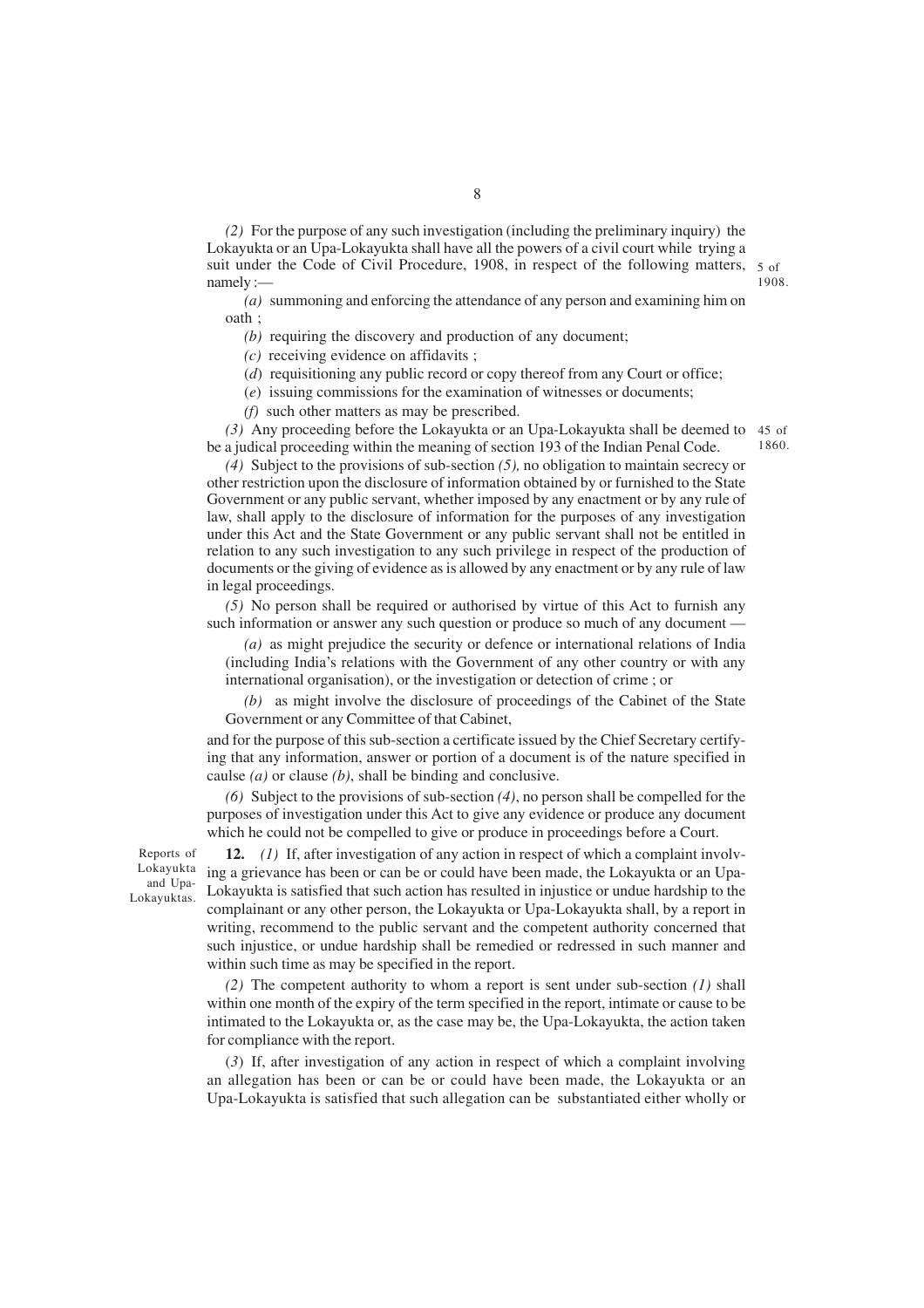partly, he shall by report in writing communicate his findings and recommendations along with the relevant documents, materials and other evidence to the competent authority.

*(4)* The competent authority shall examine the report forwarded to it under sub-section *(3)* and intimate within three months of the date of receipt of the report, the Lokayukta or, as the case may be, the Upa-Lokayukta, the action taken or proposed to be taken on the basis of the report.

*(5)* If the Lokayukta or the Upa-Lokayukta is satisfied with the action taken or proposed to be taken on his recommendations or findings referred to in sub-section *(1)* and *(3)*, he shall close the case under information to the complainant, the public servant and the competent authority concerned, but where he is not so satisfied and if he consideres that the case so deserves, he may make a special report upon the case to the Governor and also inform the complainant concerned.

*(6)* The Lokayukta and the Upa-Lokayukta shall present annually a consolidated report on the performance of their functions under this Act to the Governor.

*(7)* On receipt of a special report under sub-section *(5),* or the annual report under sub-section *(6)*, the Governor shall cause a copy thereof together with an explanatory memorandum to be laid before each House of the State Legislature.

*(8)* Subject to the provisions of sub-section *(2)* of section 10, the Lokayukta may at his discretion make available, from time to time, the substance of cases closed or otherwise disposed of by him or by an Upa-Lokayukta, which may appear to him to be of general public, academic or professional interest, in such manner and to such persons as he may deem appropriate.

**13.** *(1)* The Lokayukta may appoint, or authorise an Upa-Lokayukta or any Staff of Officer subordinate to the Lokayukta or an Upa-Lokayukta to appoint, officers and Lokayukta other employees to assist the Lokayukta and the Upa-Lokayuktas in the discharge and Upaof their functions under this Act.

Lokayuktas.

*(2)* The categories of officers and employees who may be appointed under sub-section *(1)*, their salaries, allowances and other conditions of service and the administrative powers of the Lokayukta and Upa-Lokayuktas shall be such as may be prescribed, after consultation with the Lokayukta.

*(3)* Without prejudice to the provisions of sub-section *(1)*, the Lokayukta or an Upa-Lokayukta may for the purpose of conducting investigations under this Act utilise the services of—

*(i)* any officer or investigation agency of the State or Central Government with the concurrence of that Government; or

*(ii)* any other person or agency.

**14.** *(1)* Any information, obtained by the Lokayukta or the Upa-Lokayuktas or Secrecy of members of their staff in the course of, or for the purposes of any investigation under this information. Act, and any evidence recorded or collected in connection with such information,

shall, subject to the provisions of the proviso to sub-section *(2)* of section 10, be treated as confidential and notwithstanding anything contained in the Indian Evidence Act, 1872, no Court shall be entitled to compel the Lokayukta or an Upa-Lokayukta or any I of

1872. public servant to give evidence relating to such information or produce the evidence so recorded or collected.

*(2)* Nothing in sub-section *(1)* shall apply to the disclosure of any information or particulars,—

*(a)* for purposes of the investigation or in any report to be made thereon or for any action or proceedings to be taken on such report; or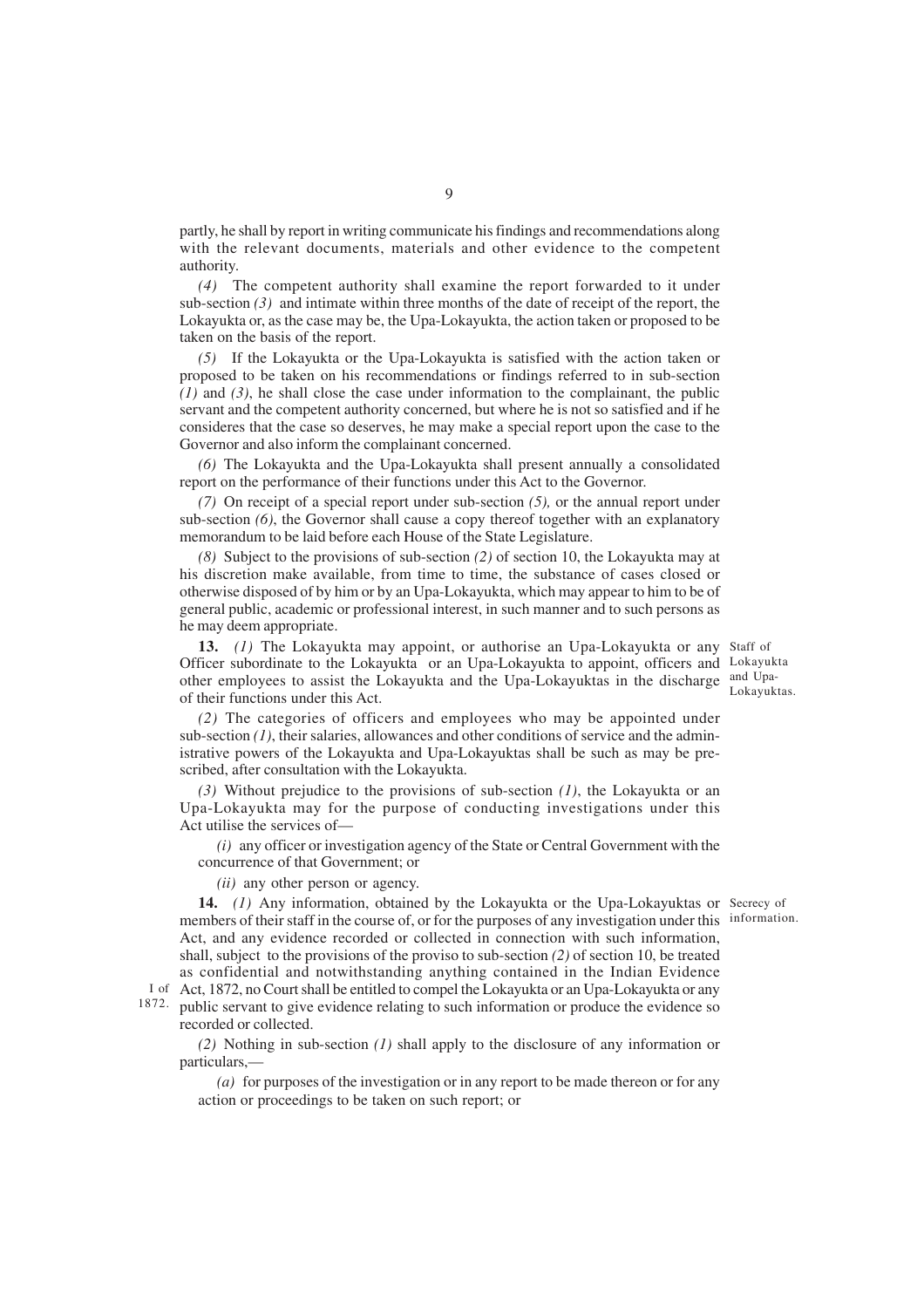(b) for purposes of any proceedings for an offence under the Official Secrets 19 of Act, 1923, or an offence of giving or fabricating false evidence under the Indian Penal 1923. Code or for purposes of any proceedings under section 15; or 45 of 1860.

*(c)* for such other purposes as may be prescribed.

*(3)* An officer or other authority presribed in this behalf may give notice in writing to the Lokayukta or an Upa-Lokayukta, as the case may be, with respect to any document or information specified in the notice or any class of documents so specified that in the opinion of the State Government the disclosure of the documents or information or of documents or information of that class would be contrary to public interest and where such a notice is given, nothing in this Act shall be construed as authorising or requiring the Lokayukta, the Upa-Lokayukta or any member of their staff to communicate to any person, any document or information specified in the notice or any document or information of a class so specified.

Intentional to, or bringing into disrepute, Lokayukta

**15.** *(1)* Whoever intentionally offers any insult, or causes any interruption to the Lokayukta or an Upa-Lokayukta while the Lokayukta or the Upa-Lokayukta is insult or interruption conducting any investigation under this Act, shall, on conviction, be punished with simple imprisonment for a term which may extend to six months, or with fine, or with both.

*(2)* Whoever, by words spoken or intended to be read, makes or publishes any or Upa- statement or does any other act, which is calculated to bring the Lokayukta or an Lokayuktas. Upa-Lokayukta into disrepute, shall, on conviction, be punished with simple imprisonment for a term which may extend to six months, or with fine, or with both.

> (3) The provision of section 198B of the Code of Criminal Procedure, 1898\* shall 5 of apply in relation to an offence under sub-section *(1)* or sub-section *(2)* as they apply in 1898. relation to an offence referred to in sub-section *(1)* of the said section 198B, subject to the modification that no complaint in respect of such offence shall be made by the Public Prosecutor except with the previous sanction,—

*(a)* in the case of an offence against the Lokayukta, of the Lokayukta;

*(b)* in the case of an offence against an Upa-Lokayukta, of the Upa-Lokayukta concerned.

Protection.

**16.** *(1)* No suit, prosecution, or other legal proceeding shall lie against the Lokayukta or the Upa-Lokayuktas or against any officer, employee, agency or person referred to in section 13 in respect of anything which is in good faith done or intended to be done under this Act.

*(2)* No proceedings of the Lokayukta or the Upa-Lokayuktas shall be held bad for want of form and except on the ground of jurisdiction, no proceedings or decision of the Lokayukta or the Upa-Lokayuktas shall be liable to be challenged, reviewed, quashed or called in question in any court.

Conferment and Upa-Lokayuktas,

**17.** *(1)* The Governor may, by notification published in the *Official Gazette*, and of additional after consultation with the Lokayukta, confer on the Lokayukta or an Upa-Lokayukta, as functions on the case may be, such additional functions in relation to the redress of grievances and Lokayukta, eradication of corruption as may be specified in the notification.

(*2*) The Governor may, by order in writing and after consultation with the Lokayukta, etc. confer on the Lokayukta or an Upa-Lokayukta such powers of a supervisory nature over agencies, authorities or officers set up, constituted or appointed by State Government for the redress of grievances and eradication of corruption.

(*3*) The Governor may, by order in writing and subject to such condition and limitations as may be specified in the order, require the Lokayukta to investigate any action (being action in respect of which a complaint may be made under this Act,

<sup>\*</sup> Now see the Code of Criminal Procedure, 1973 (2 of 1974).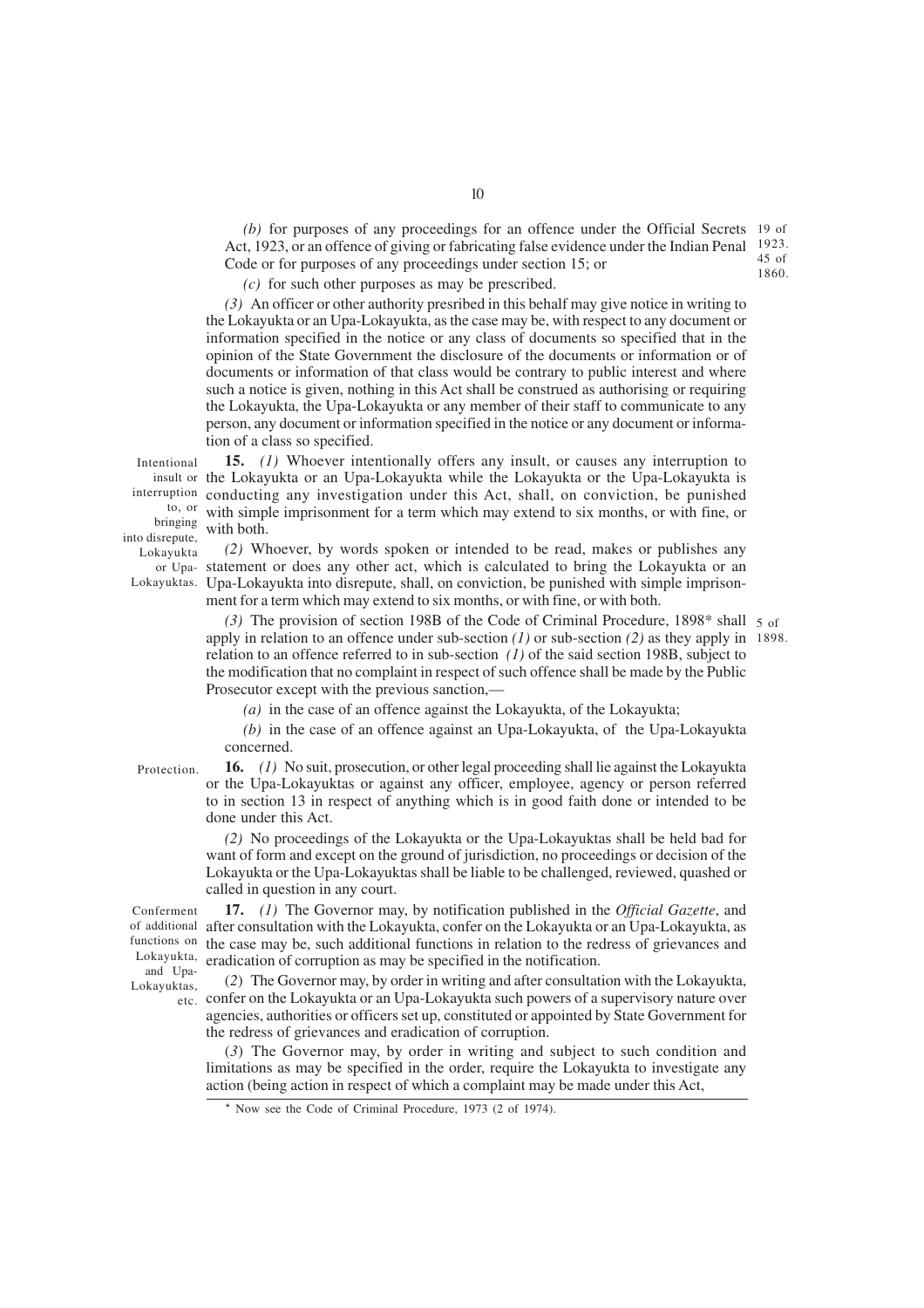to the Lokayukta or an Upa-Lokayukta), and notwithstanding anything contained in this Act the Lokayukta shall comply with such order :

Provided that, the Lokayukta may entrust investigation of any such action (being action in respect of which a complaint may be made under this Act to an Upa-Lokayukta) to an Upa-Lokayukta.

*(4)* When any additional functions are conferred on the Lokayukta or an Upa-Lokayukta under sub-section *(1)*, or when the Lokayukta or an Upa-Lokayukta is to investigate any action under sub-section *(3)*, the Lokayukta or an Upa-Lokayukta shall exercise the same powers and discharge the same functions as he would in the case of any investigation made on a complaint involving a grievance or an allegation, as the case may be, and the provisions of this Act shall apply accordingly.

**18.** *(1)* The State Government may on the recommendation of the Lokayukta and on Power to being satisfied that it is necessary or expedient in the public interest so to do, exclude, by exclude notification in the *Offical Gazette,* complaints, involving grievances or allegations or complaints both against persons belongings to any class of public servants specified in the notification, from the jurisdiction of the Lokayukta or, as the case may be, Upa-Lokayukta :

Provided that, no such notification shall be issued in respect of public servant holding public posts carrying a minimum monthly salary (exclusive of allowances) of seven hundred and servant. fifty rupees or more.

*(2)* Every notification issued under sub-section *(1)* shall be laid as soon as may be after it is issued before each House of the State Legislature while it is in session for a total period of thirty days which may be comprised in one session or in two successive sessions, and if, before the expiry of the session in which it is so laid or the session immediately following, both Houses agree in making any modification in the notification or both Houses agree that the notification should not be made, and notify such decision in the *Offical Gazette,* the notification shall from the date of publication of such decision have effect only in such modified form or be of no effect, as the case may be; so, however, that any such modification or annulment shall be without prejudice to the validity of anything previously done by virtue of that notification.

**19.** The Lokayukta or an Upa-Lokayukta may, by a general or special order in writing, Power to direct that any powers conferred or duties imposed on him by or under this Act (except delegate. the power to make reports to the Governor under section 12) may also be exercised or discharged by such of the officers, employees or agencies referred to in section 13, as may be specified in the order.

**20.** *(1)* The Governor may, by notification in the *Offical Gazette*, make rules for the Power to purpose of carrying into effect the provisions of this Act.

*(2)* In particular, and without prejudice to the generality of the foregoing provisions, such rules may provide for—

*(a)* the authorities for the purpose required to be prescribed under sub-clause *(ii)* of clause *(c)* of section 2 ;

*(b)* the allowances \*\*\*payable to and other conditions of service of, the Lokayukta and Upa-Lokayuktas;

*(c)* the form in which complaints may be made and the fees, if any, which may be charged in respect thereof ;

*(d)* the powers of a civil court which may be exercised by the Lokayukta or an Upa-Lokayukta ;

*(e)* any other matter which is to be or may be prescribed or in respect of which this Act makes no provision or makes insufficient provision and provision is in the opinion of the Governor necessary for the proper implementation of this Act.

against certain classes of

make rules.

<sup>\*</sup> The words "and pension" were deleted by Mah. 29 of 1988, s. 3.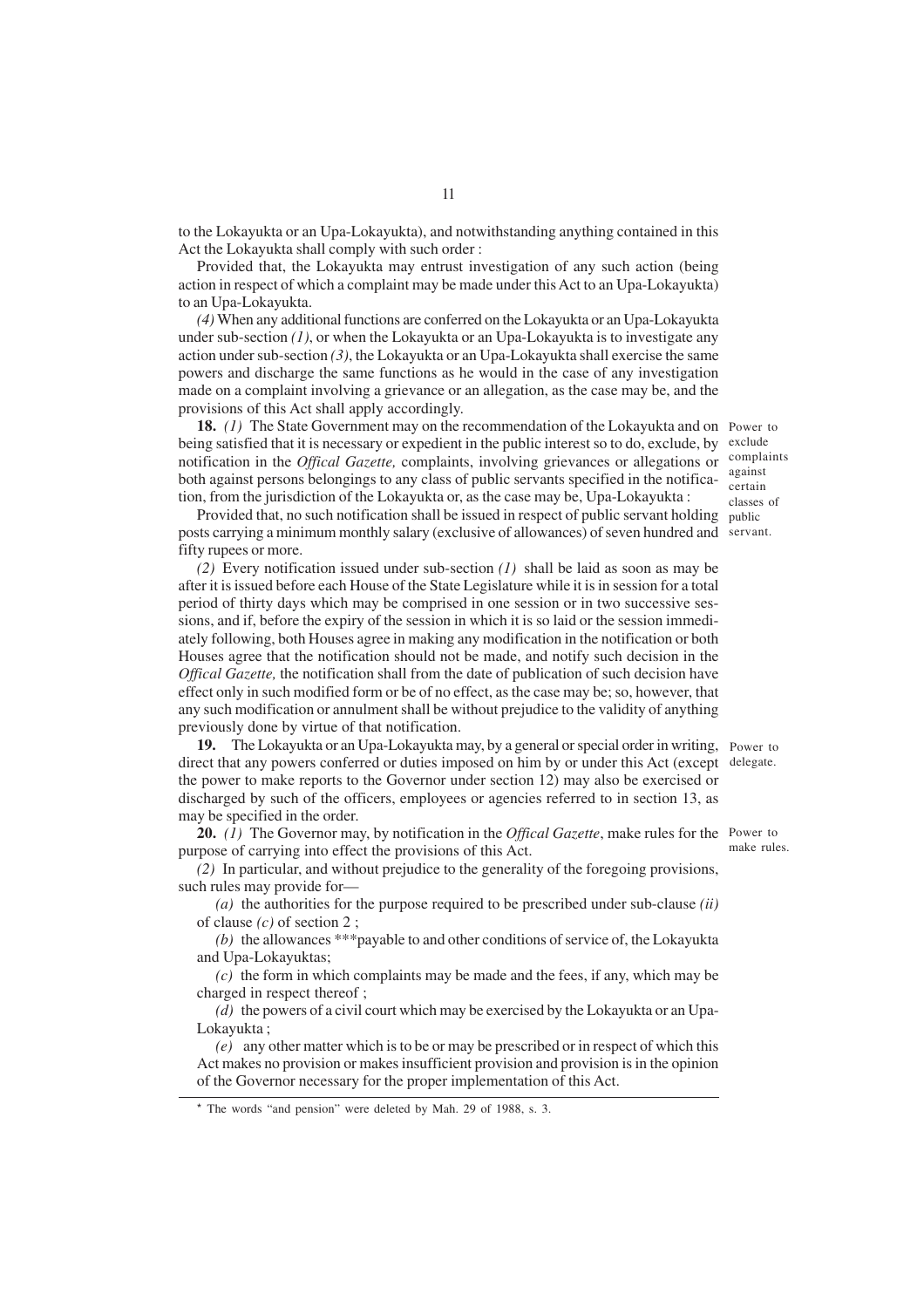*(3)* Every rule under this Act shall be laid as soon as may be after it is made, before each House of the State Legislature while it is in session for a total period of thirty days which may be comprised in one session or in two successive sessions and if, before the expiry of the session in which it is so laid or the session immediately following, both Houses agree in making any modification in the rule or both Houses agree that the rule should not be made, and notify such decision in the *Official Gazette,* the rule shall from the date of publication of such notification have effect only in such modified from or be of no effect, as the case may be ; so, however, that any such modification or annulment shall be without prejudice to the validity of anything previously done under that rule.

Removal of

**21.** For the removal of doubts it is hereby declared that nothing in this Act shall be construed to authorise the Lokayukta or an Upa-Lokayukta to investigate any action doubts. which is taken by or with the approval of—

*(a)* any judge as defined in section 19 of the Indian Penal Code ;

45 of 1860.

*(b)* any officer or servant of any court in India ;

*(c)* the Accountant General, Maharashtra ;

*(d)* the Chairman or a member of the Maharashtra State Public Service Commission;

*(e)* the Chief Election Commissioner, the Election Commissioners and the Regional Commissioners referred to in Article 324 of the Constitution and the Chief Electoral Officer, Maharashtra State ;

*(f)* the Speaker of the Maharashtra Legislative Assembly or the Chairman of the Maharashtra Legislative Council ;

*(g)* any member of the Secretarial staff of either House of the Legislature.

**22.** The provisions of this Act shall be in addition to the provisions of any other enactment or any rule of law under which any remedy by way of appeal, revision, review or in any other manner is available to a person making a complaint under this Act in respect of any action, and nothing in this Act shall limit or affect the right of such person to avail of such remedy. Saving.

### -------------- THE FIRST SCHEDULE. [ *See* section 3 *(2)* ]

Lokayukta swear in the name of God

I,............................., having been appointed ......................... do............................................

Upa-Lokayukta solemnly affirm

that I will bear faith and allegiance to the Constitution of India as by law established, and I will duly and faithfully and to the best of my ability, knowledge and judgement perform the duties of my office without fear or favour, affection or, ill will.

## THE SECOND SCHEDULE.

[ *See* section 5 *(4)* ]

There shall be paid to the Lokayukta and the Upa-Lokayuktas in respect of time spent on actual service, salary at the following rates per mensem, that is to say :—

Lokayukta . . . . . . . . \*30,000 Rupees. Upa-Lokayukta . . . . . . . . \* 26,000 Rupees :

<sup>\*</sup>Deemed to have been substituted with effect from the 1st day of January 1996 (vide Maharashtra Act No. XVI of 1999, published in the Maharashtra Government Gazette (Extraordinary) of March 26, 1999).